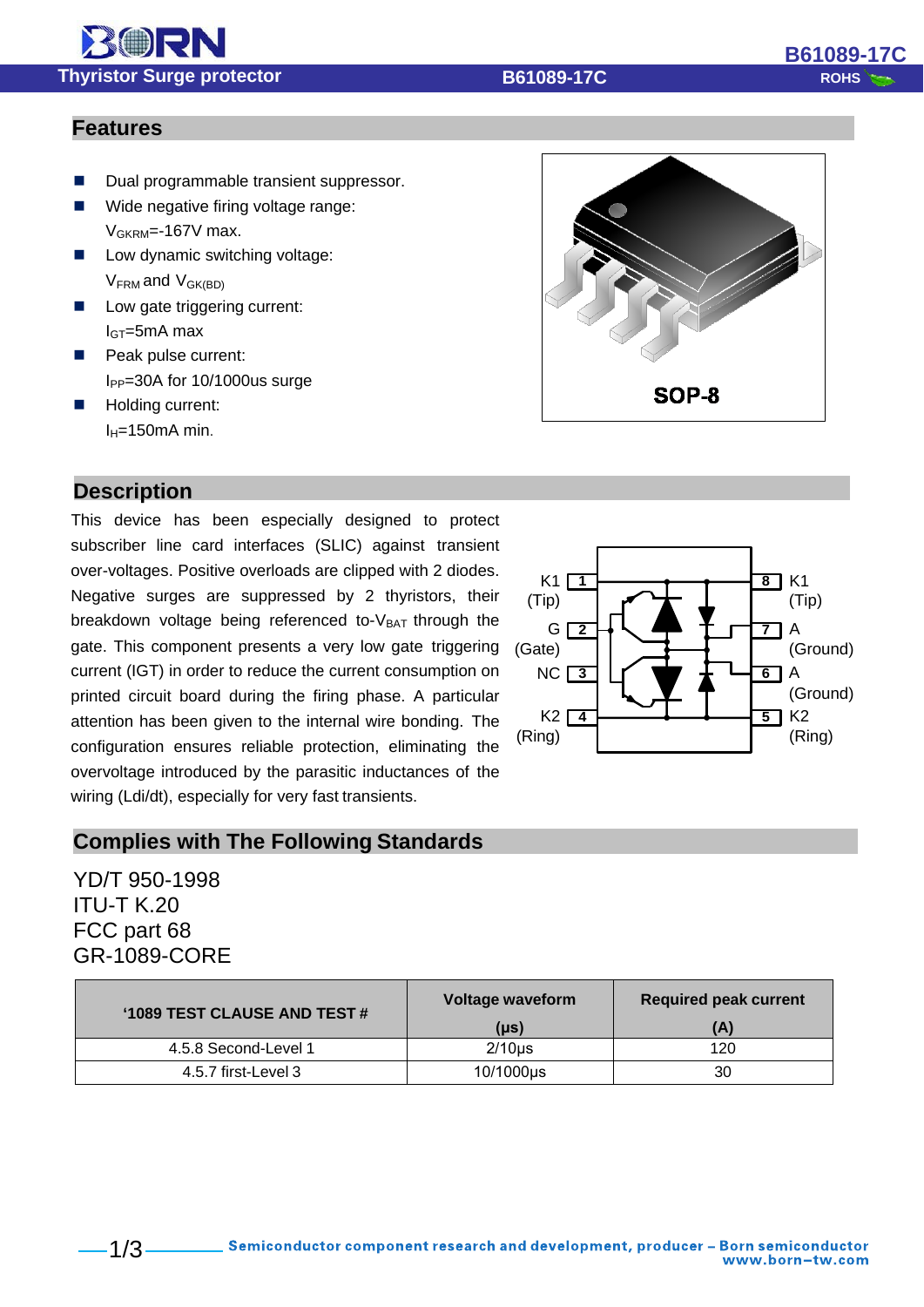| '1089 TEST CLAUSE AND TEST# | 60 Hz power fault time | <b>Required peak current</b> |
|-----------------------------|------------------------|------------------------------|
|                             |                        | (A)                          |
| 4.5.13 Second-Level 2       | 500 <sub>ms</sub>      | 6.5                          |
| 4.5.13 Second-Level 2       | 1s                     | 4.6                          |
| 4.5.13 Second-Level 2       | 5s                     | 2.3                          |
| 4.5.13 Second-Level 1       | 30 <sub>s</sub>        | 1.3                          |
| 4.5.13 Second-Level 1       | 900s                   | 0.73                         |

### **Absolute Maximum Ratings**

| <b>Symbol</b>                | <b>Parameter</b>                                                | Value       | <b>Unit</b>      |
|------------------------------|-----------------------------------------------------------------|-------------|------------------|
|                              | Non-repetitive peak on-state pulse current                      |             |                  |
|                              | 10/1000µs                                                       | 30          |                  |
| <b>I</b> <sub>PP</sub>       | $5/310\mu s$                                                    | 40          | A                |
|                              | $2/10\mu s$                                                     | 120         |                  |
|                              | 60Hz<br>Non repetitive surge peak on-state current (sinusoidal) |             |                  |
|                              | 0.5s                                                            | 6.5         |                  |
|                              | 1s                                                              | 4.5         |                  |
| $I_{\text{TSM}}$             | 5s                                                              | 2.3         | A                |
|                              | 30 <sub>s</sub>                                                 | 1.3         |                  |
|                              | 900s                                                            | 0.72        |                  |
| $\mathsf{V}_\mathsf{DRM}$    | Maximum voltage LINE/GROUND                                     | $-170$      |                  |
| $\mathsf{V}_{\mathsf{GKRM}}$ | Maximum voltage GATE/LINE                                       | $-167$      | V                |
| $T_A$                        | Operating free-air temperature range                            | $-40 - 85$  |                  |
| $\mathsf{T}_{\texttt{STG}}$  | Storage temperature range                                       |             |                  |
| $T_{\rm J}$                  | Junction temperature                                            | $-40 - 150$ | 'n               |
| $\mathsf{T}_{\mathsf{L}}$    | Maximum lead temperature for soldering during 10S               | 260         |                  |
| $RTH(j-a)$                   | Junction to ambient                                             | 120         | $\mathcal{C}$ /W |

# **Electrical Characteristics (Tamb=25**℃**)**

| <b>Symbol</b>     | <b>Parameter</b>                       |
|-------------------|----------------------------------------|
| Iо                | Off-state current                      |
| Iн                | Holding current                        |
| V <sub>(BO)</sub> | Breakover voltage                      |
| VF                | Forward voltage                        |
| <b>VFRM</b>       | Peak forward recovery voltage          |
| $V_{GK(BO)}$      | Gate-cathode impulse breakover voltage |
| I <sub>GKS</sub>  | Gate reverse current                   |
| $I$ GT            | Gate trigger current                   |
| $V$ gt            | Gate-cathode trigger voltage           |
| $C_{\text{KA}}$   | Cathode-anode off-state capacitance    |



Referenced to the Anode